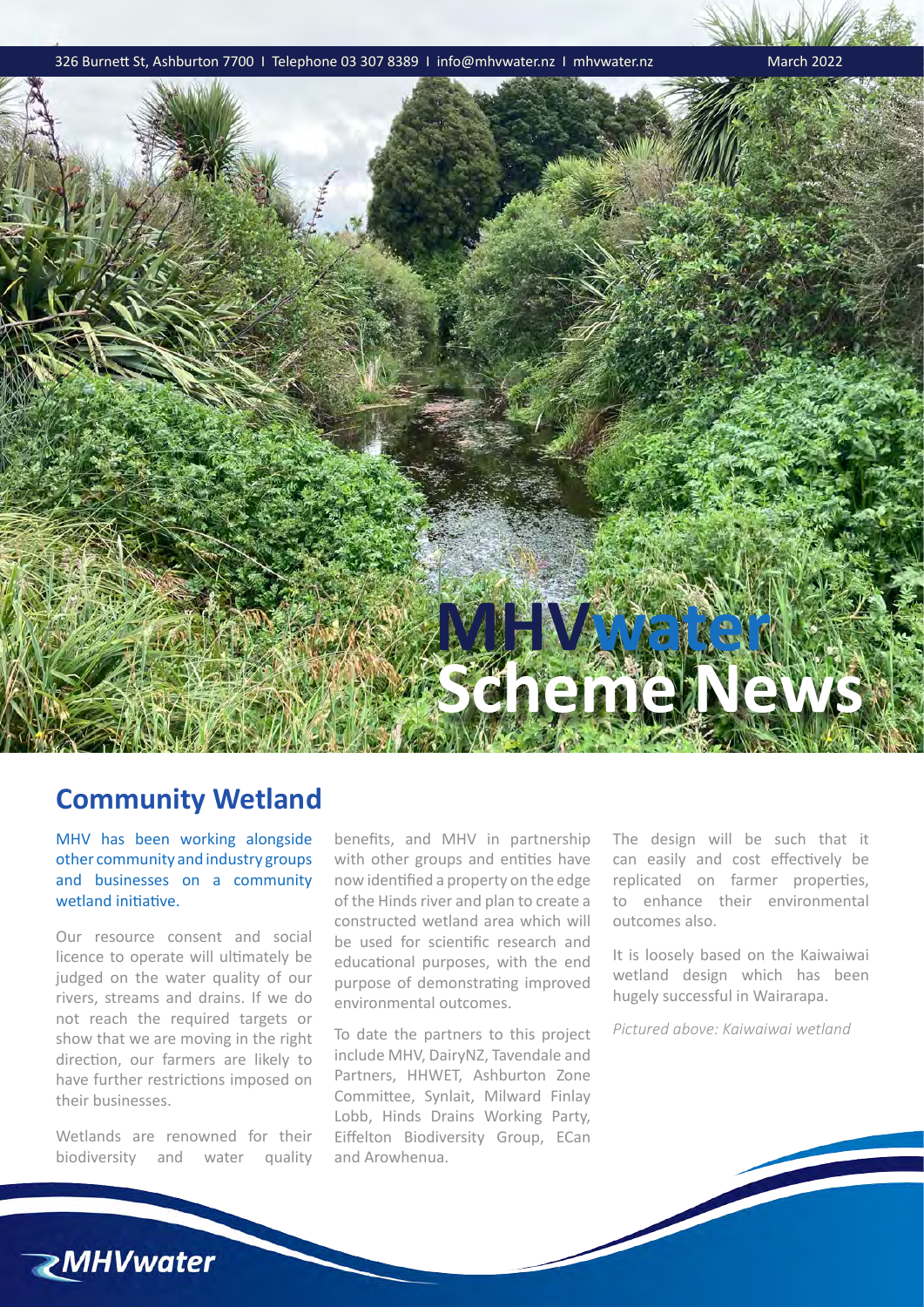

# **Upcoming Shed Meetings**

## Join us online at our upcoming shed meeting.

Due to the current Covid environment, we have decided to hold an update meeting online and we encourage shareholders and staff to join us for an environmental and infrastructure update.

### **Monday 28 March, 7pm**

Online (we will circulate a Zoom link by email)

We will update you on:

*• Environmental Update*

Current position (what is the Baseline, what is the Reference Period, what is the Authorised Land Use) Strategic Direction **Objectives** 

*• Infrastructure Update* Objectives on each line within the scheme.

The meeting will be recorded and and available to view following the meeting if you are not able to join us live online.

## **Reporting on synthetic nitrogen use**

Dairy farmers are now required to report their annual synthetic nitrogen fertiliser use to ECan.

The first report, covering the period from 1 July 2021 - 30 June 2022 will need to be submitted by 31 July 2022. ECan are yet to determine how you will report to them.

They have advised that the report must include the following information.

*Land use details:*

- The total area of land being farmed
- The area of grazed pasture
- the area of grazed forage crops
- Land use on remaining farmed land, including the area of nonforage crops and un-grazed land.

*Fertiliser use details:*

- Records of the purchase of synthetic nitrogen fertiliser
- The type of synthetic nitrogen fertiliser applied and nitrogen concentration
- The date and rate at which fertiliser was applied The rate at which synthetic nitrogen fertiliser was applied to:
	- a) grazed pasture
	- b) grazed forage crops
	- c) remaining farmed land.

ECan are currently working with other regional councils around the country on a reporting structure and they'll publish more information on their hub shortly.

https://www.ecan.govt.nz/yourregion/farmers-hub/essentialfreshwater-package-farmers-guide/

# **Winter Grazing Reminder**

As part of the National Environmental Standards for Freshwater that came into effect in 2020, winter grazing is now limited to the maximum area used between 2014 – 2019 of fodder beet, kale, oats etc eaten May to September by an animal with a hoof (including sheep).

Therefore, if you want to increase the intensive winter grazing area above the area included in your Authorised Land Use – a consent from Environment Canterbury may be required in the first instance as well as a Farm Activity Variation Application with MHV.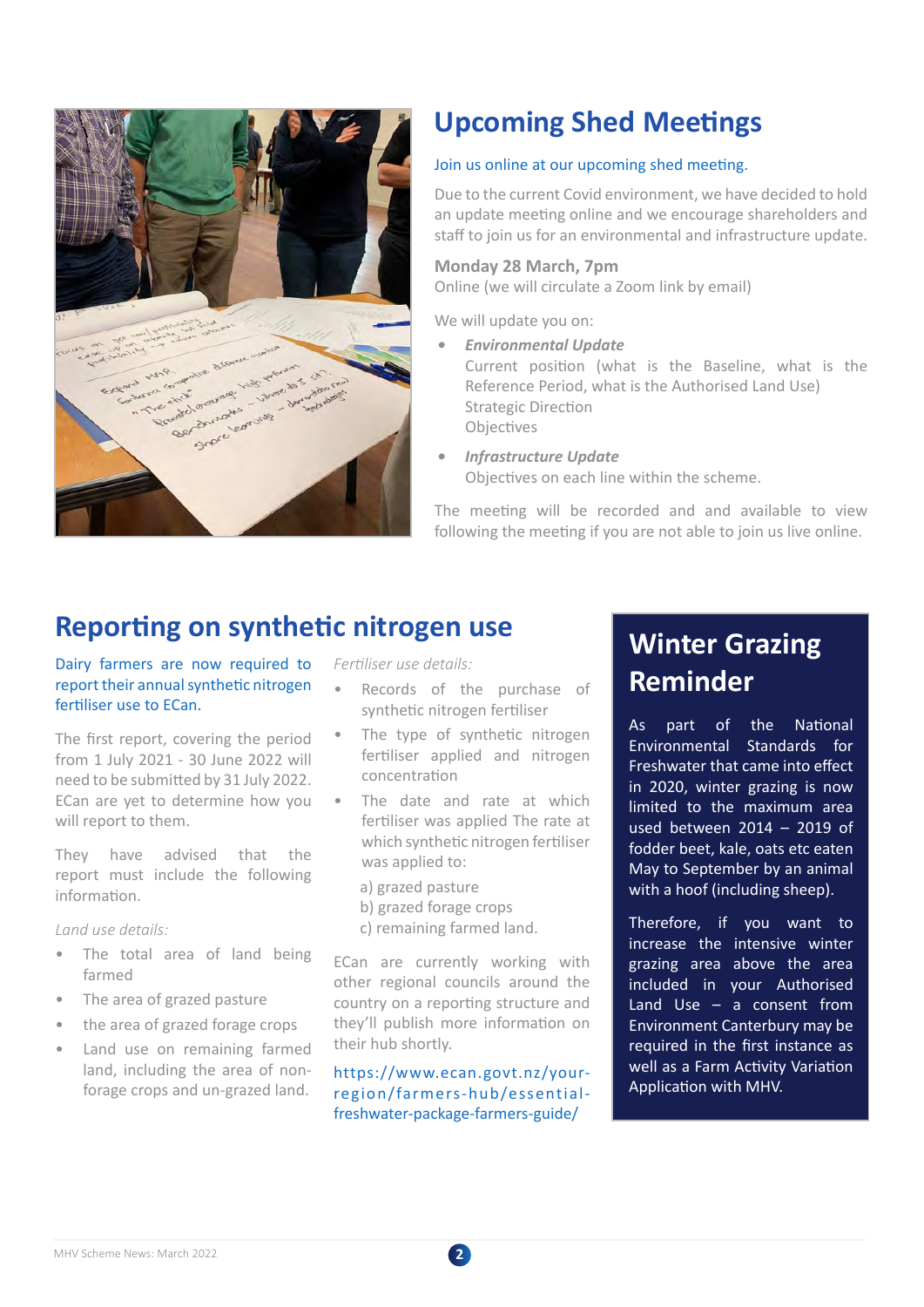# **RDR Fish Screen Tour**

RDRML has been undertaking a significant infrastructure project at Montalto, installing a new fish screen to meet consent requirements.

This project has involved considerable investment from RDRML shareholders and is nearing completion.

MHV and RDRML invite you to view the fish screen site prior to commissioning. As this visit is before the water is in, it will include a walk through and around the screens.

The tour will take place on **Monday 4 April 2022, at 1pm.**There is parking onsite.

We recommend you wear solid footwear, and bring warm clothing and a warm hat.

Under the current Covid framework, a valid vaccine pass is required.

We encourage you to take this unique opportunity to visit this impressive project prior to commissioning.

Meet at the site on Klondyke Terrace, Montalto. This is approximately 6km up Klondyke Rd from the intersection with Montalto Rd.

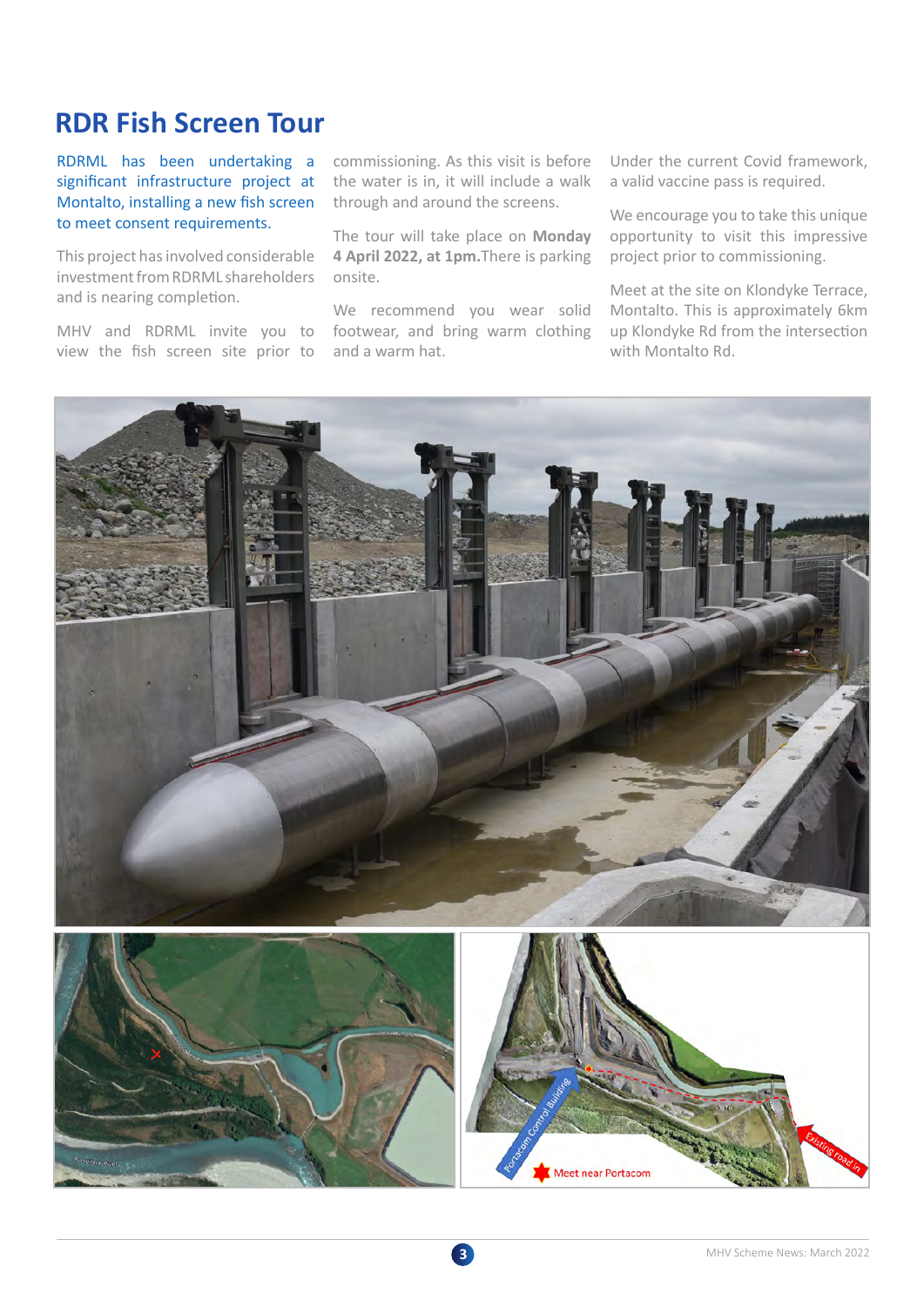# **RDRML Shutdown**

### The RDR will be shut down on **25 April**, through until **22 May**.

The main trigger for the shutdown is the replacement fish screen project, where they will be cutting the canal over to the new fish screen facility and completing the 'wet commissioning'. They are also planning to carry out repairs at the main intake to address the damage from the floods in

December 2019. The extent of this work is uncertain until they have dewatered and can complete the assessment, but they are expecting that this activity will drive the overall length of the outage.

MHV will manage water delivery in advance of the shutdown to ensure that ponds are full, in case of demand through to the end of the season.



# **Do you have shares to sell or lease?**

### We have received an expression of interest to purchase M shares.

If you find you have excess water, you may wish to consider selling some shares.

Please note:

- M share water must remain in the MH or Ruapuna infrastructure, and V share water within Valetta infrastructure, and is subject to the restrictions of the infrastructure.
- All transferring of shares is subject to approval by MHV and there must be no net increase in nutrient leaching as a result.
- Any financial arrangements around the selling of shares shall be the responsibility of the seller and purchaser to determine and enforce.

The same conditions apply for leasing water. Please contact us if you would like to discuss buying, selling or leasing further.

### Do you know that you can alter the delivery flow of water that you order?

| <b>Water Ordering</b>                                                                                            | Start Time:                      |            |                                                                                                                                           |
|------------------------------------------------------------------------------------------------------------------|----------------------------------|------------|-------------------------------------------------------------------------------------------------------------------------------------------|
|                                                                                                                  | 08:00                            | $^{\circ}$ | <b>Stockwater</b>                                                                                                                         |
| Do you know that you can alter the<br>delivery flow of water that you order?                                     | Start Date:                      |            | Stockwater will not b<br>the Mayfield Hinds a<br>zones for the period<br>shutdown.                                                        |
|                                                                                                                  | 19/10/2021                       | ⋒          |                                                                                                                                           |
| You can alter the flow so that you only<br>order what you need.                                                  | <b>Order Items</b>               |            |                                                                                                                                           |
|                                                                                                                  | Max Flow: 90.000 Min Flow: 0.000 |            |                                                                                                                                           |
| A lower flow may mean less risk of<br>overtopping your pond and reduce<br>the need to cancel and restart orders. | Duration:                        |            | Stockwater will not b<br>the Valetta zone for t<br>the pipe will be drain<br>workstreams.<br>Please ensure you ma<br>alternative arrangem |
|                                                                                                                  | 1 Day 00 hours                   | ◎          |                                                                                                                                           |
|                                                                                                                  | Finish Time:                     |            |                                                                                                                                           |
| When your pond is approaching full,<br>please cancel any remaining orders to<br>avoid overflows.                 | 08:00                            | ◎          |                                                                                                                                           |
|                                                                                                                  | <b>Finish Date:</b>              |            |                                                                                                                                           |
|                                                                                                                  | 20/10/2021                       | ⋒          |                                                                                                                                           |
|                                                                                                                  | Flow Rate: (L/s)                 |            |                                                                                                                                           |
| Contact your duty phone if you                                                                                   | 32                               |            |                                                                                                                                           |
| require any assistance.                                                                                          |                                  |            |                                                                                                                                           |

Stockwater will not be available in the Mayfield Hinds and Ruapuna zones for the period of the RDR shutdown.

Stockwater will not be available in the Valetta zone for the winter, as the pipe will be drained for winter workstreams.

Please ensure you make alternative arrangements.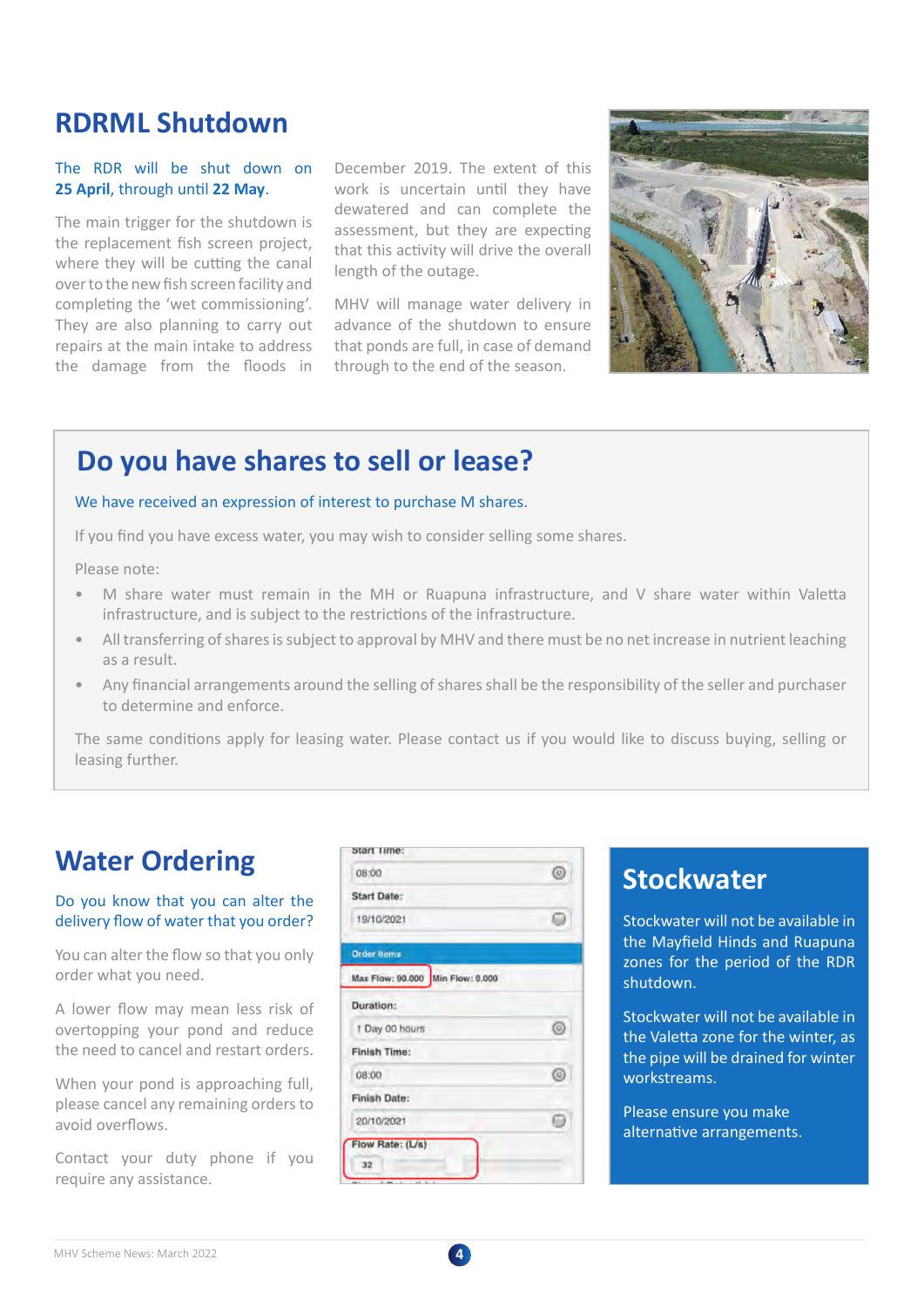# **New Independent Director**

## We have announced the appointment of Paul Munro as an Independent Director to our Board following the conclusion of Craig Osborne's term.

John Nicholls, Chair of MHV Water, "One of our pillars at MHV is to have a Robust and Enduring Co-op, and strong, diverse thought leadership within our governance team is a critical ingredient to our long term success. Paul brings a wealth of experience with over 25 years of financial and commercial experience across a broad cross section of companies and industries including a 24 year career as a Corporate Finance Partner at Deloitte and six years as CEO of a publicly owned investment company."

Munro, who commenced in the role on Monday 14 March 2022, said "I'm excited about the opportunity to work with the MHV Water team as they continue to provide the critical irrigation infrastructure to support the wellbeing and economic growth of the Hekeao Hinds Community".

Paul has over 10 years' experience as an Independent Director with his Board experience spanning a range of entities and sectors and is a current or former



Director of Electricity Ashburton, Online Distribution, Lynn River, Orion New Zealand, Toitu Envirocare, Central Plains Water, Spanbild Holdings, and Venues Otautahi.

"The calibre of applicants for this role was extremely high and we feel that Pauls experience, especially in strategy development, finance and capital structuring will add significant value to our existing governance team and support us in delivering sustainable solutions for our community now, and into the future" Nicholls says. Welcome to the team Paul.

# **New Team Member**

### We have welcomed Russell Kelly to the MHV Operations team.

Russ commenced in January 2022 as a scheme operator, supporting the operations team with the delivery of water and the tasks that go with it.

Before joining MHV, Russ has worked in a variety of roles, most of which involved water, including commercial diving and dairy farming.

Russ is looking forward to learning more about the scheme as well as getting into some projects over the winter.

# **Visiting the Irrigo Offices**

### Please note that all visitors to the premises at 326 Burnett Street are required to:

- Present proof of vaccination via a COVID-19 Vaccine Pass and scan/sign in using the COVID-19 tracer app
- We ask that you please stay away if you are experiencing cold or flu like symptomes or if someone in your household has been exposed to COVID-19
- Follow all applicabel COVID-19 protocols and restictions including social distancing and mask wearing.